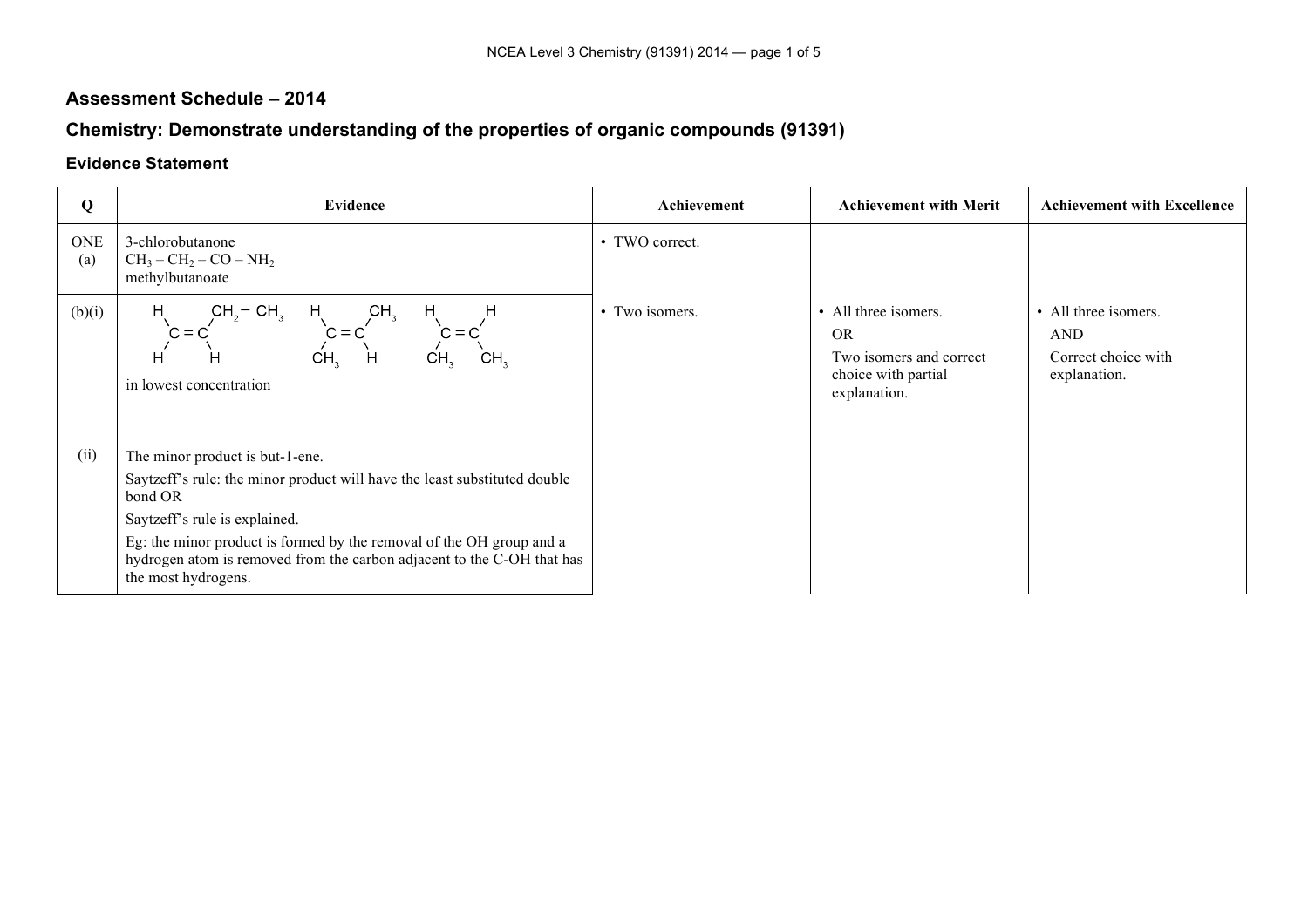| (c)(i) | Ester group:<br>$-0 - C -$                                                                                                                                                                                                                                                                                                                                                                                                                                                                                                                                      | • Correct functional group<br>circled AND named.             |                                                                                                                                                                                    |                                                                                                                                       |
|--------|-----------------------------------------------------------------------------------------------------------------------------------------------------------------------------------------------------------------------------------------------------------------------------------------------------------------------------------------------------------------------------------------------------------------------------------------------------------------------------------------------------------------------------------------------------------------|--------------------------------------------------------------|------------------------------------------------------------------------------------------------------------------------------------------------------------------------------------|---------------------------------------------------------------------------------------------------------------------------------------|
| (ii)   | H H H<br>$H - C - C - C - H$ + 3CH <sub>3</sub> (CH <sub>2</sub> ) <sub>16</sub> COONa<br>OH OH OH<br>H H H<br>$H - C - C - C - H$ + 3CH <sub>3</sub> (CH <sub>2</sub> ) <sub>16</sub> COOH<br>OH OH OH<br>Both acidic and basic hydrolysis produce the same alcohol<br>$propan-1, 2, 3-triol.$<br>In addition, they both require heat / reflux<br>In contrast, acidic hydrolysis requires $H_2O/H^+$ or $HCl(aq)$ and produces<br>the carboxylic acid, whereas basic hydrolysis requires $H_2O / OH^-$ or<br>$NaOH(aq)$ and produces the carboxylate ion/salt. | • One correct structure.<br><b>OR</b><br>Partial discussion. | • Two unique products linked<br>to the type of hydrolysis.<br><b>OR</b><br>Products of one reaction<br>correctly linked to the type of<br>hydrolysis and reagent or<br>conditions. | • Comparison and contrast of<br>hydrolysis to give salt / acid<br>and alcohol.<br>Reagents with conditions and<br>structures correct. |

| NØ                                      | N <sub>1</sub> | N <sub>2</sub> | A <sub>3</sub> | A4 | M <sub>5</sub> | M <sub>6</sub> | E7<br>ا تا                                                                     | E8 |
|-----------------------------------------|----------------|----------------|----------------|----|----------------|----------------|--------------------------------------------------------------------------------|----|
| No response or no<br>relevant evidence. | la             | 2a             | 3a             | 4a | $1m \& 3a$     | 2m             | 2e with minor error or<br>omission, or have not<br>compared and<br>contrasted. | 2e |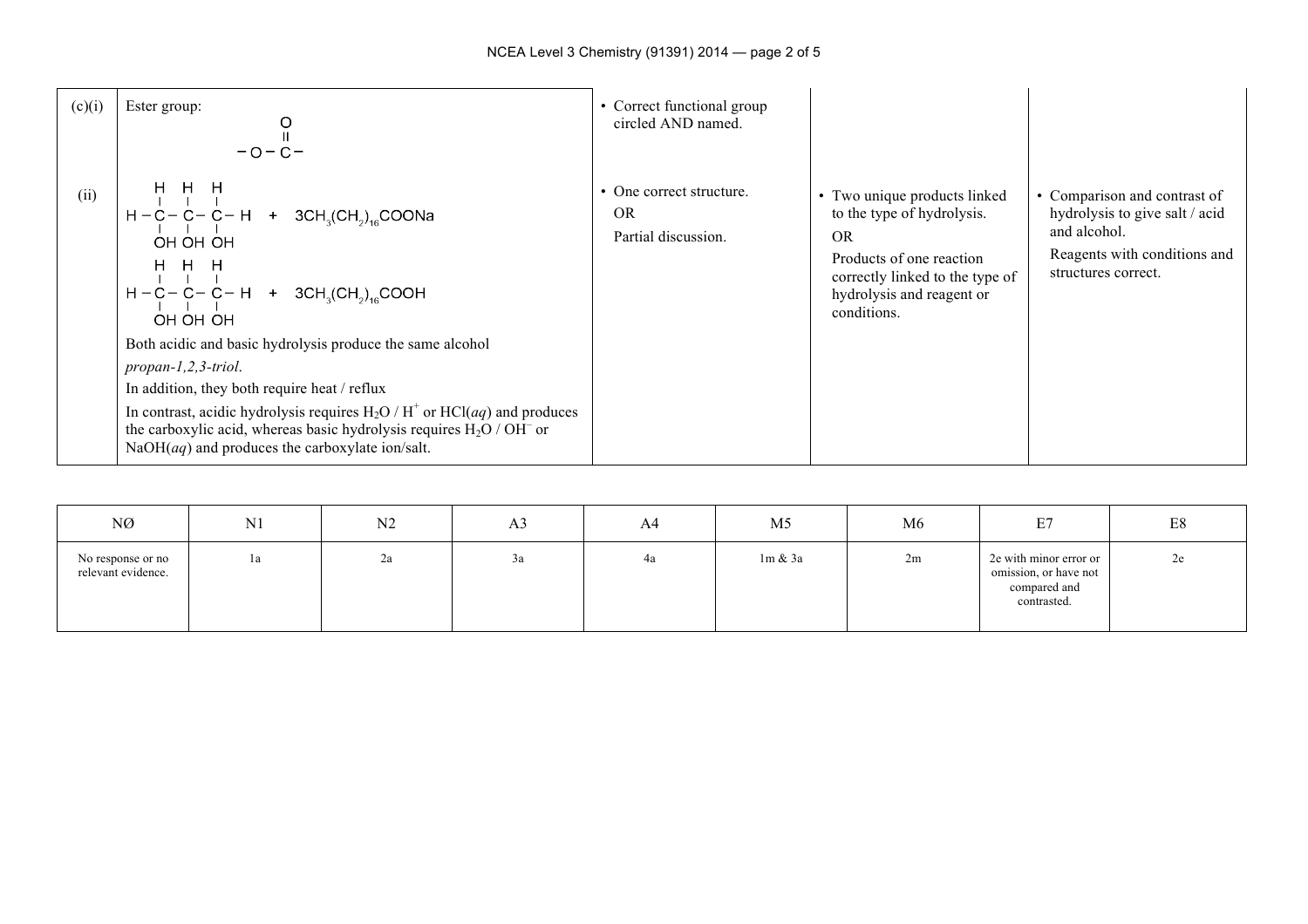| Q                              |                       |                                                 | <b>Evidence</b>                                                                                                                                                                                                         |                                                                                              | Achievement                                             |    | <b>Achievement with Merit</b>                                                                                  |    | <b>Achievement with Excellence</b>                                                                            |
|--------------------------------|-----------------------|-------------------------------------------------|-------------------------------------------------------------------------------------------------------------------------------------------------------------------------------------------------------------------------|----------------------------------------------------------------------------------------------|---------------------------------------------------------|----|----------------------------------------------------------------------------------------------------------------|----|---------------------------------------------------------------------------------------------------------------|
| TWO<br>(a)(i)                  |                       | Damp red litmus.                                | Propanamine will change the colour of red litmus blue.<br>Propanamide will not change the colour of red litmus.                                                                                                         |                                                                                              | • Two correct reagents.                                 |    | • TWO pairs of compounds<br>distinguished with reagents<br>and observations linked to<br>the relevant species. |    | • ALL pairs of compounds<br>distinguished with reagents,<br>conditions and observations<br>linked to species. |
| (ii)                           | $H^+$ ).              | Propanone will not react with Tollens' reagent. | Tollens' reagent (Fehling's or Benedict's or $Cr_2O_7^{2-}/H^+$ or $MnO_4^-/$                                                                                                                                           | Propanal will form a silver mirror when warmed with Tollens' reagent.                        | • Correct observation for ONE<br>compound.              |    |                                                                                                                |    |                                                                                                               |
| (iii)                          | Water.                |                                                 | Propanoyl chloride will react violently with water.<br>Propyl propanoate with not react with water / it will form layers.                                                                                               |                                                                                              |                                                         |    |                                                                                                                |    |                                                                                                               |
| (b)(i)                         | product.              | Gas = Carbon dioxide / $CO2$                    | $NaHCO3$ is used to remove any remaining acid <i>mixed with the liquid</i>                                                                                                                                              |                                                                                              | $\bullet$ (i) OR (ii) correct.                          |    | • All correct from $(i) - (iii)$ .                                                                             |    |                                                                                                               |
| (ii)                           | product.              |                                                 |                                                                                                                                                                                                                         | Na <sub>2</sub> SO <sub>4</sub> is added to remove any remaining water mixed with the liquid |                                                         |    |                                                                                                                |    |                                                                                                               |
| (iii)                          | Equipment 1.          | Fractional Distillation.                        |                                                                                                                                                                                                                         |                                                                                              | • (iii) is correct.                                     |    |                                                                                                                |    |                                                                                                               |
| (iv)                           |                       | impurities / separate product                   | The purpose of the process is to purify the chemical / remove                                                                                                                                                           |                                                                                              |                                                         |    |                                                                                                                |    |                                                                                                               |
|                                | points.<br>discarded. |                                                 | • This is achieved by separating liquids according to their boiling<br>• Chemicals are boiled then condensed / liquid-gas then gas-liquid.<br>• The fraction at the desired boiling point is kept / other fractions are |                                                                                              | • Correct purpose.<br><b>OR</b><br>Partial explanation. |    | • Correct purpose.<br><b>AND</b><br>Partially explained.                                                       |    | • Comprehensive discussion.                                                                                   |
| $\overline{\text{N}}$ $\alpha$ |                       | N1                                              | $\mathbf{M}$                                                                                                                                                                                                            | $\lambda$ 2                                                                                  | $\Lambda$ $\Lambda$                                     | M5 | M6                                                                                                             | E7 | $\Gamma$ O                                                                                                    |

| NØ                                      | <b>AT1</b><br>IN I | N <sub>2</sub> | Aэ | A4 | M5 | M <sub>6</sub> | $F -$<br><u>.</u>                                                   | $\Gamma$ <sup><math>\Omega</math></sup><br>Eδ |
|-----------------------------------------|--------------------|----------------|----|----|----|----------------|---------------------------------------------------------------------|-----------------------------------------------|
| No response or no<br>relevant evidence. | Ιa                 | ∠a             | ⊃u |    | 2m | 3m             | 2e with minor error or<br>omission, such as a<br>missing condition. | ze                                            |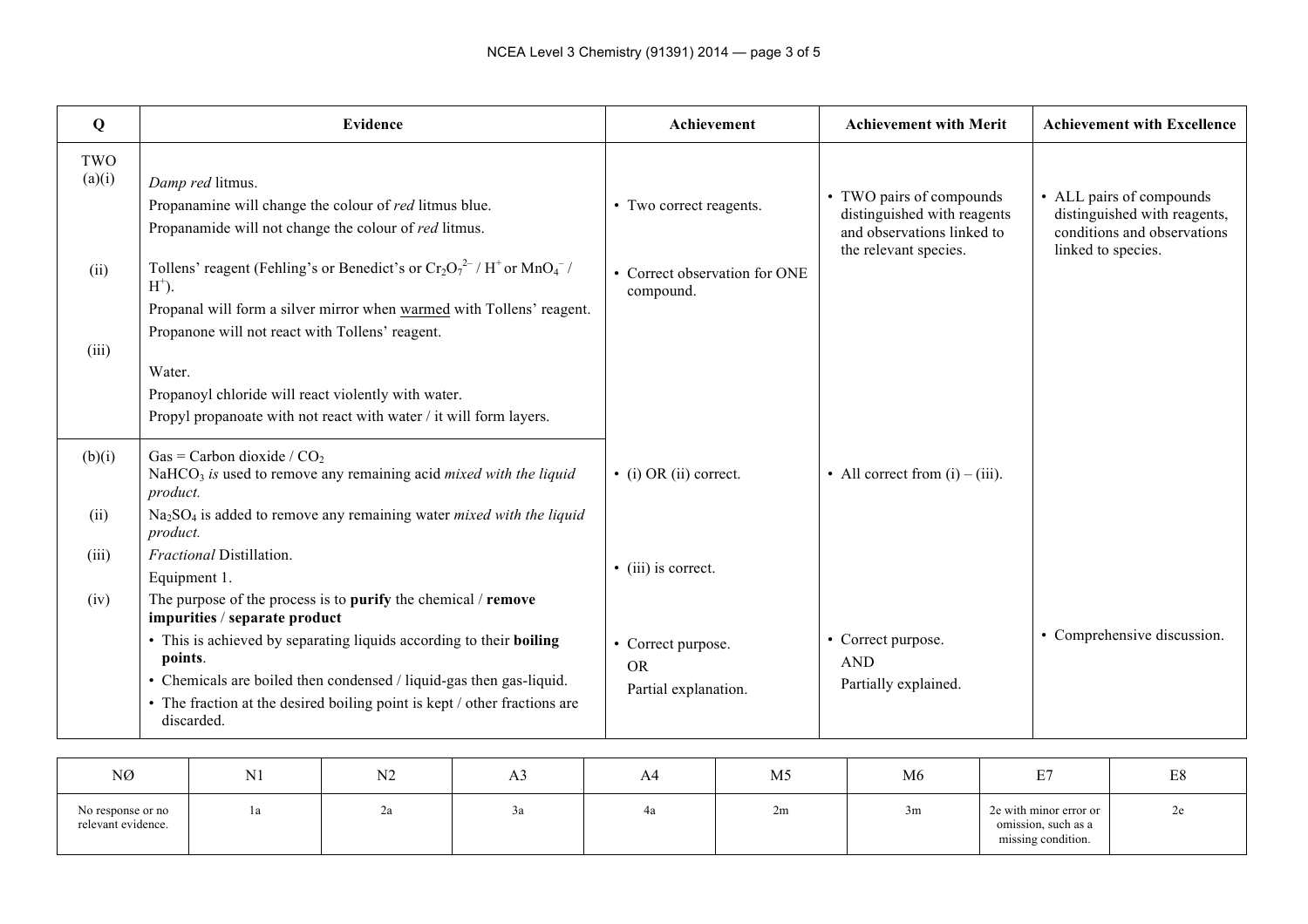| Q            | <b>Evidence</b>                                                                                        | Achievement                | <b>Achievement with Merit</b>            | <b>Achievement with Excellence</b>         |
|--------------|--------------------------------------------------------------------------------------------------------|----------------------------|------------------------------------------|--------------------------------------------|
| THREE<br>(a) | $A =  Propan-2-ol$<br>$\mathsf{OH}$<br>CH <sub>3</sub> CHCH <sub>3</sub>                               | • FIVE correct structures. | • ELEVEN structures or names<br>correct. | • FOURTEEN structures or names<br>correct. |
|              | $B = Propan-1-ol$<br>$CH3CH2CH2OH$<br>$C =$ Propanone<br>$\circ$                                       | • FIVE correct names.      |                                          | (Penalise once for $-HO$ / $-H2N$ .)       |
|              | $\mathbf{II}$<br>CH <sub>3</sub> CH <sub>3</sub>                                                       |                            |                                          |                                            |
|              | $D =$ Propanoic acid<br>CH <sub>3</sub> CH <sub>2</sub> COOH                                           |                            |                                          |                                            |
|              | $E =$ Propanoyl chloride<br>Ω<br>CH <sub>3</sub> CH <sub>2</sub> COI                                   |                            |                                          |                                            |
|              | $F = Propanamide$<br>$\mathcal{S}_{\mathcal{N}}$                                                       |                            |                                          |                                            |
|              | $CH_3CH_2C$<br>NH <sub>2</sub><br>$G =$ Propyl propanoate                                              |                            |                                          |                                            |
|              | O<br>$CH_3CH_2COCH_2CH_2CH_3$                                                                          |                            |                                          |                                            |
|              | $H =$ Methyl ethyl propanoate (not required)<br>CH <sub>3</sub><br>$\circ$<br>$CH3CH2 - C - O - CHCH3$ |                            |                                          |                                            |